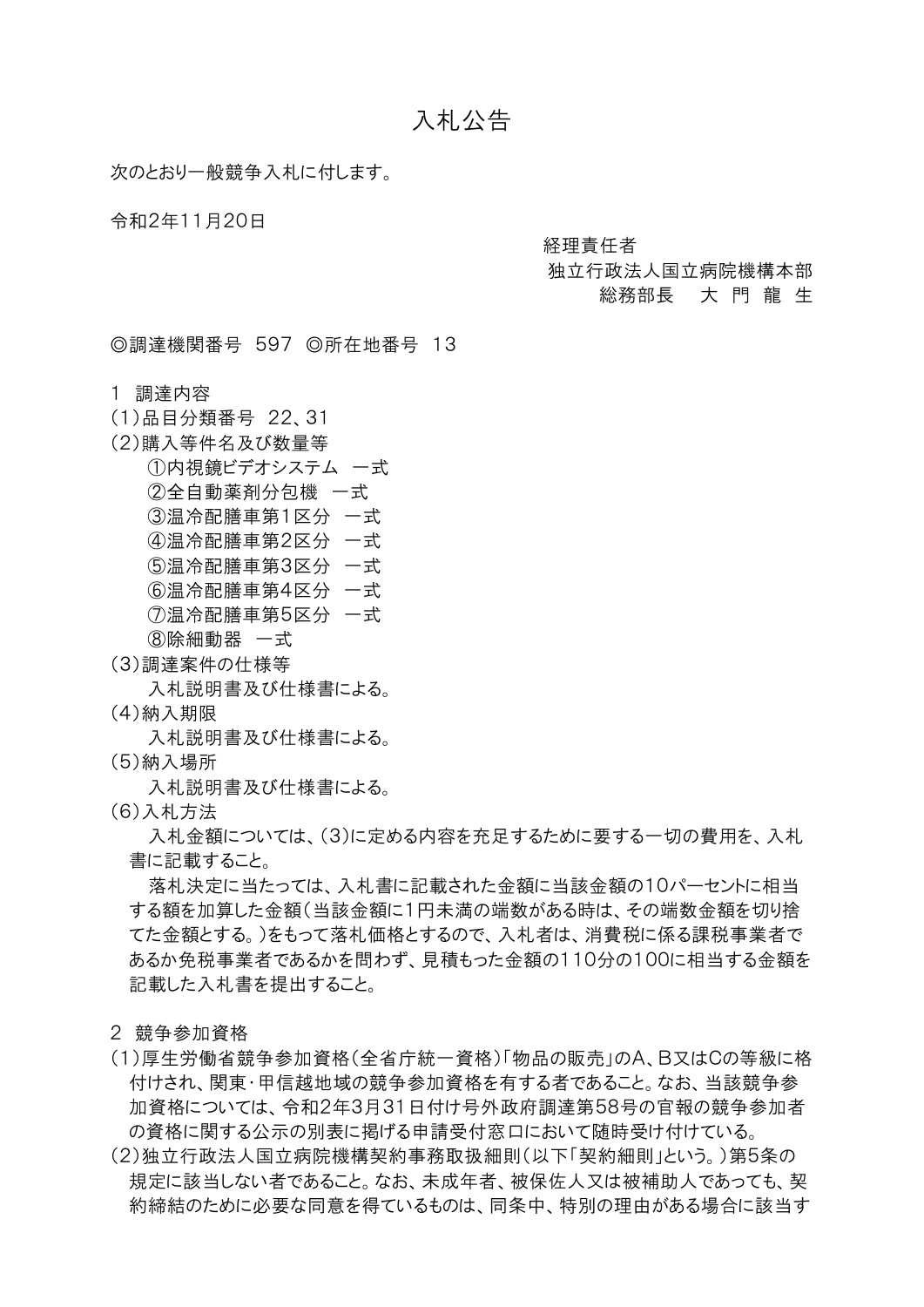る。

(3)契約細則第6条の規定に該当しない者であること。

(4)契約細則第4条の規定に基づき、経理責任者が定める資格を有する者であること。

- 3 入札書の提出場所等
- (1)入札説明書等の交付場所、入札書の提出場所及び問合せ先
	- 〒152-8621

東京都目黒区東が丘2丁目5番21号

- 独立行政法人国立病院機構本部 財務部整備課施設整備設計室 医療機器班 電話 03-5712-5086
- (2)入札説明書の交付方法

上記「3(1)」の交付場所にて交付する。

- (3)入札書等の受領期限 令和3年1月13日(水)17時00分 (郵送する場合には受領期限までに必着のこと)
- (4)開札の日時及び場所
	- ①令和3年1月14日(木)14時00分
	- ②令和3年1月14日(木)14時20分
	- ③令和3年1月14日(木)14時40分
	- ④令和3年1月14日(木)15時00分
	- ⑤令和3年1月14日(木)15時20分
	- ⑥令和3年1月14日(木)15時40分
	- ⑦令和3年1月14日(木)16時00分
	- ⑧令和3年1月14日(木)16時20分
	- 国立病院機構本部会議室31(3F)

※ 入札の進行によっては、時間が前後する可能性がある。

- 4 その他
- (1)入札及び契約手続に使用する言語及び通貨 日本語及び日本国通貨
- (2)入札保証金及び契約保証金 免除
- (3)入札者に要求される事項

この一般競争に参加を希望する者は、封印した入札書に本公告に示した調達案件に 対応できることを証明する書類を添付して入札書の受領期間内までに提出しなければな らない。

なお、入札者は、開札日の前日までの間において、経理責任者から上記証明となるも のについて説明を求められた場合には、これに応じなければならない。

(4)入札の無効

本公告に示した競争参加資格のない者の提出した入札書、入札者に求められる義務 を履行しなかった者の提出した入札書は無効とする。

- (5)契約書作成の要否 要
- (6)落札者の決定方法

本公告に示した業務を遂行できると経理責任者が判断した資料を添付して入札書を 提出した入札者であって、契約細則第21条の規定に基づいて作成された予定価格の制 限の範囲内で最低価格をもって有効な入札を行った入札者を落札者とする。

(7)詳細は入札説明書による。